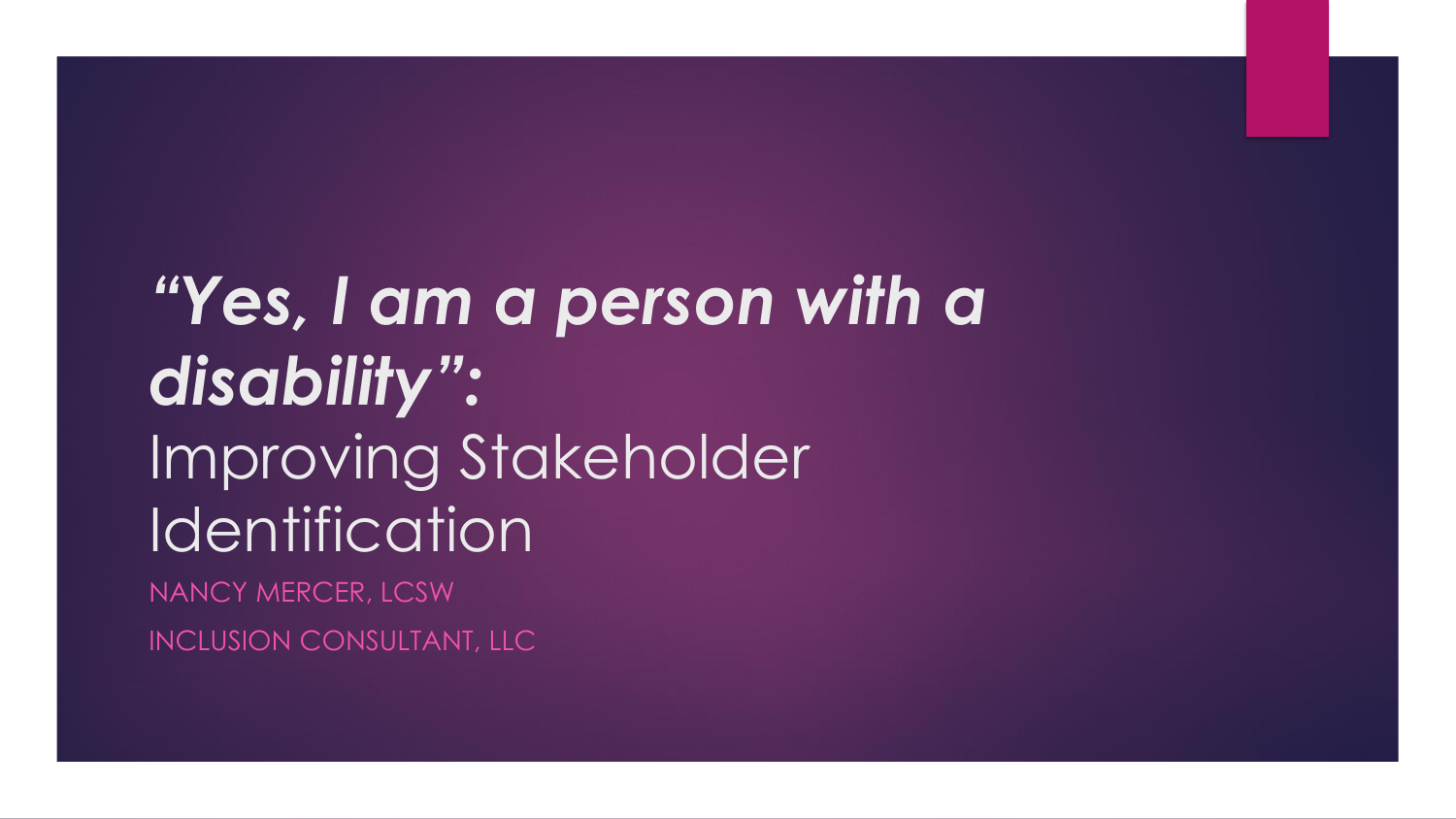#### **A Person with a Developmental Disabilty has limitations in two areas. These areas are:**

- **Intellectual functioning.** Also known as IQ, this refers to a person's ability to learn, reason, make decisions, and solve problems.
- **Adaptive behaviors.** These are skills necessary for day-to-day life, such as being able to communicate effectively, interact with others, and take care of oneself.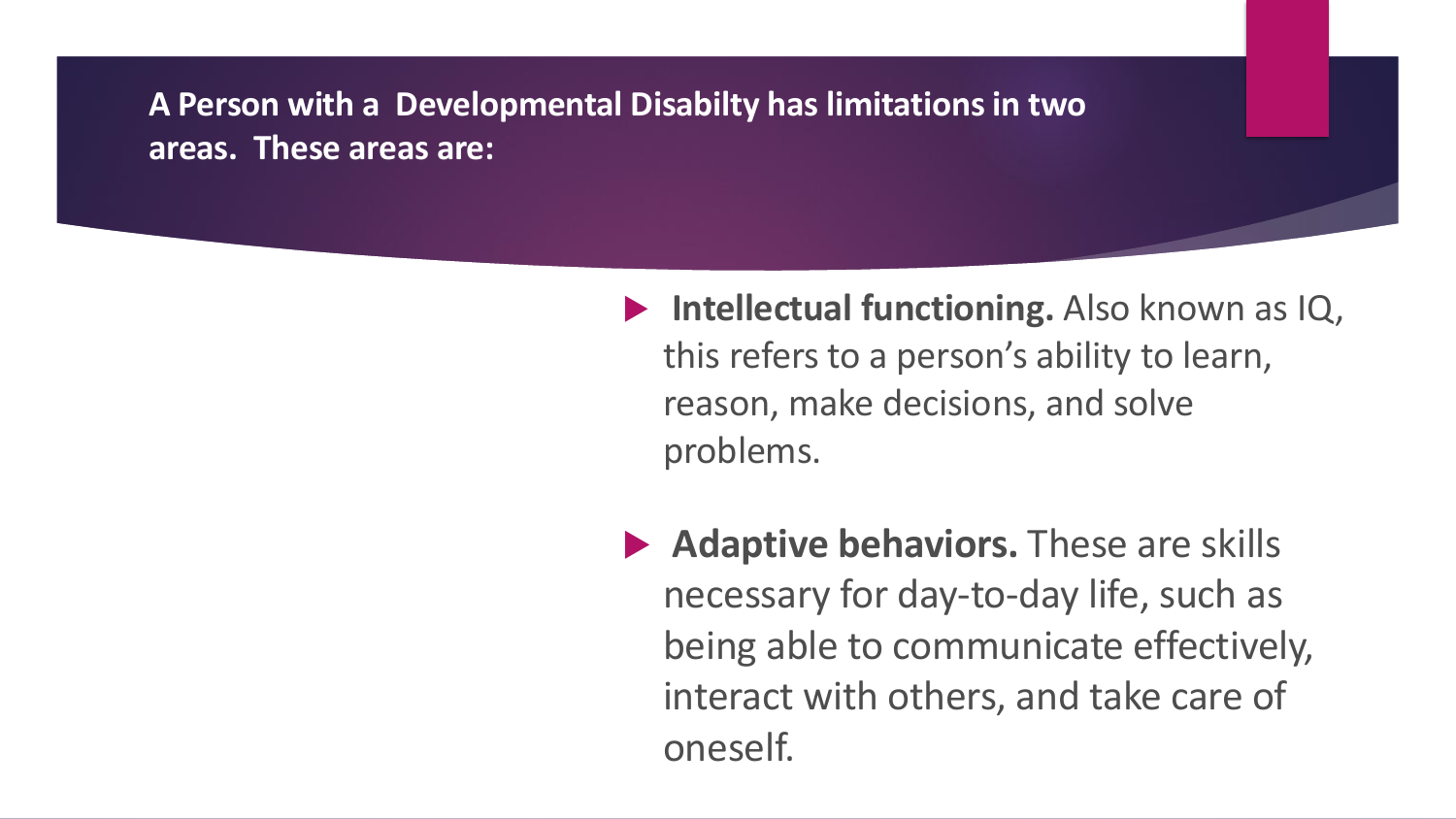## What does a limitation look like in an interview?

#### Intellectual Functioning Deficits

- Can not or will not answer a question.
- Parrots back exactly what interviewer says.
- Shuts down physically and/or becomes aggressive.
- Can not process verbal commands.
- Unable to read and/or comprehend what has been read.

#### Adaptive Functioning Deficits

- Agrees with everything the interviewer is saying, "people pleasing".
- Cannot/ will not give eye contact during interview.
- Is unable to follow multistep directions.
- Becomes explosive if feeling overwhelmed or "trapped."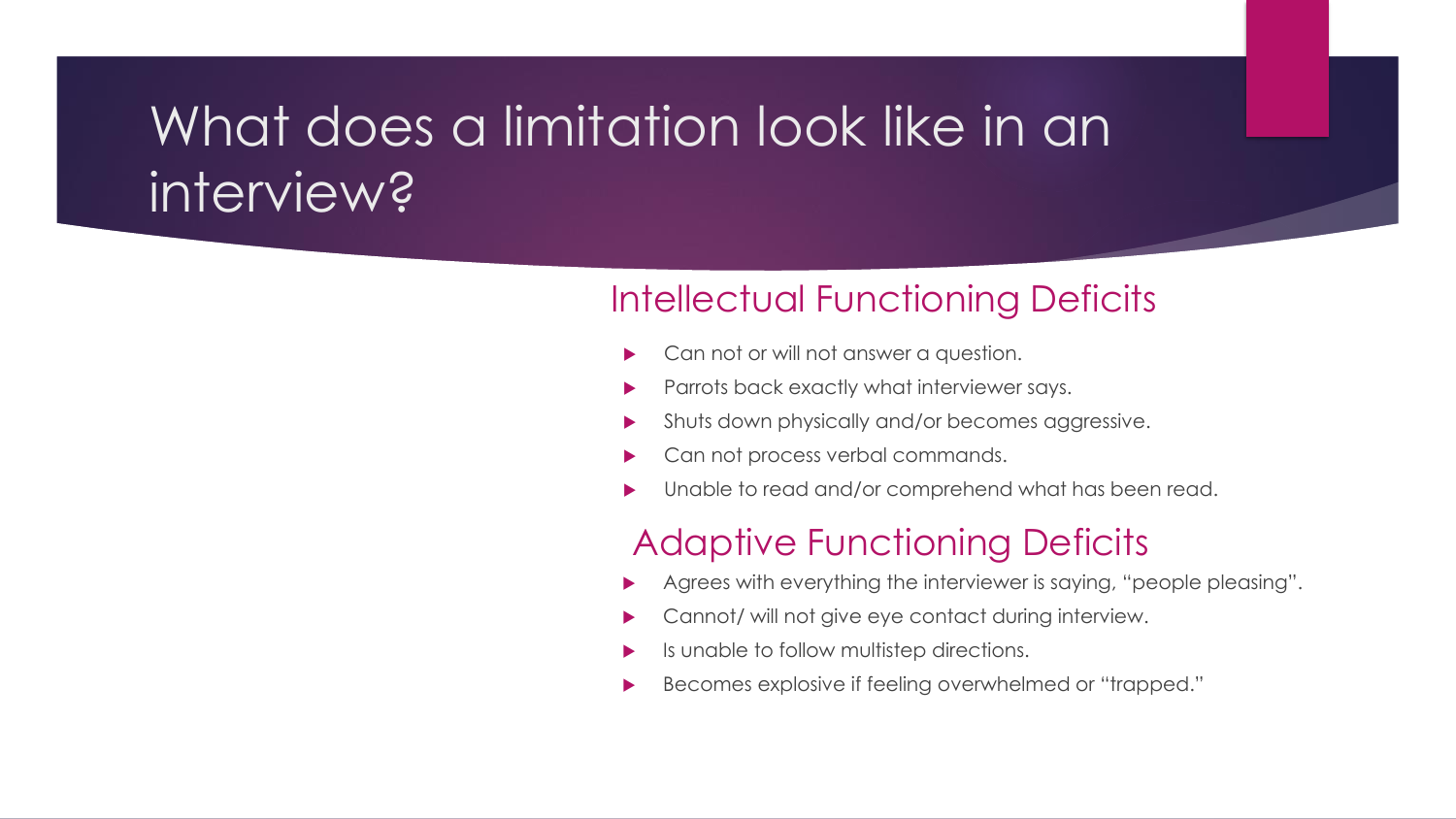**People with Disabilities, may experience other health problems as well.**

### Seizures

- Mood disorders (anxiety, depression)
- Motor skills impairment,
	- Vision problems,
- Hearing problems
- Psychosis
- Substance Use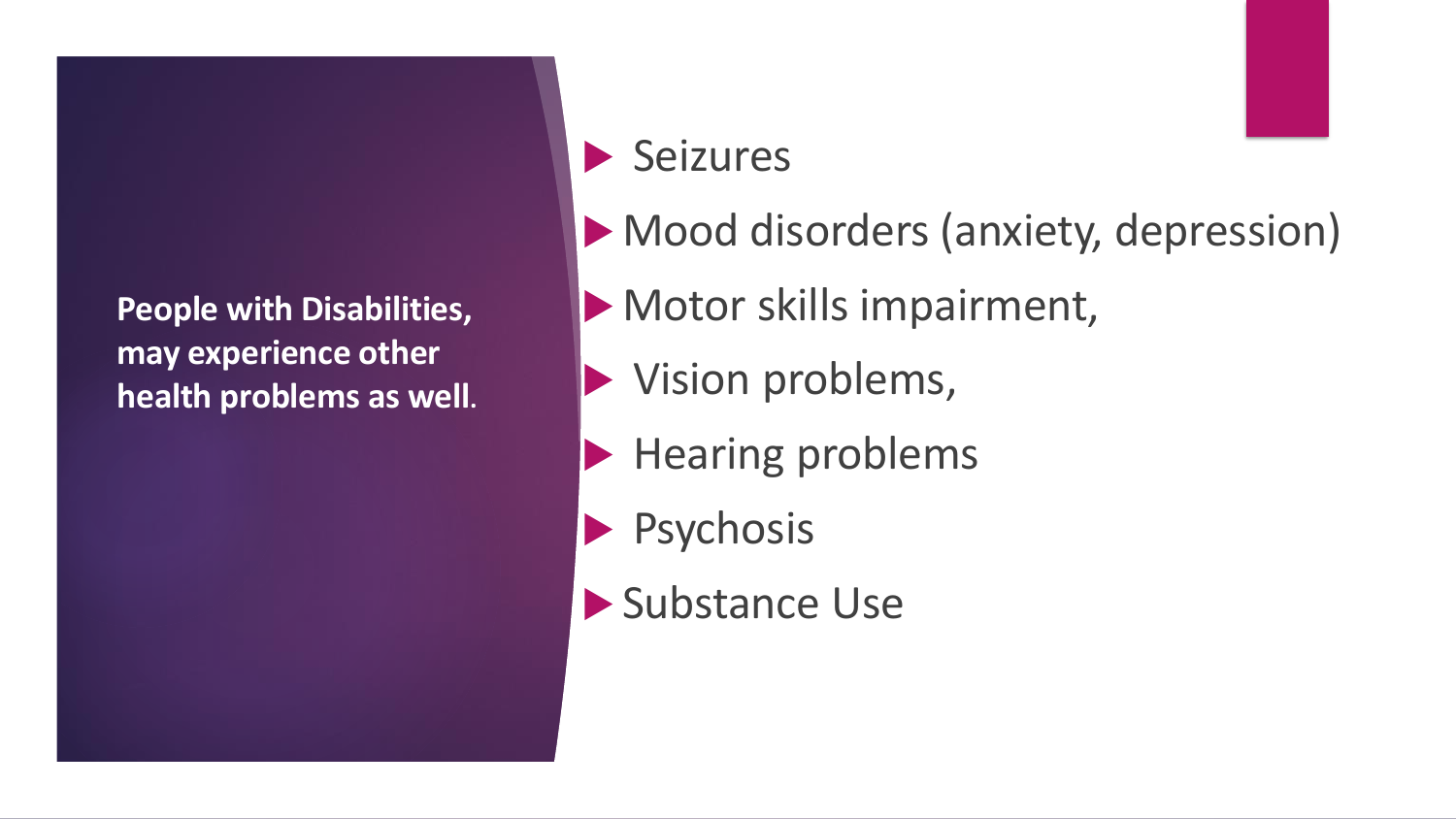You do NOT have to be an expert to work with a person with a disability

*You must know how to find the right people to help you "Help Your Client."*

Professional supports and specialists

> **Family** and friends

> **Person with** a disability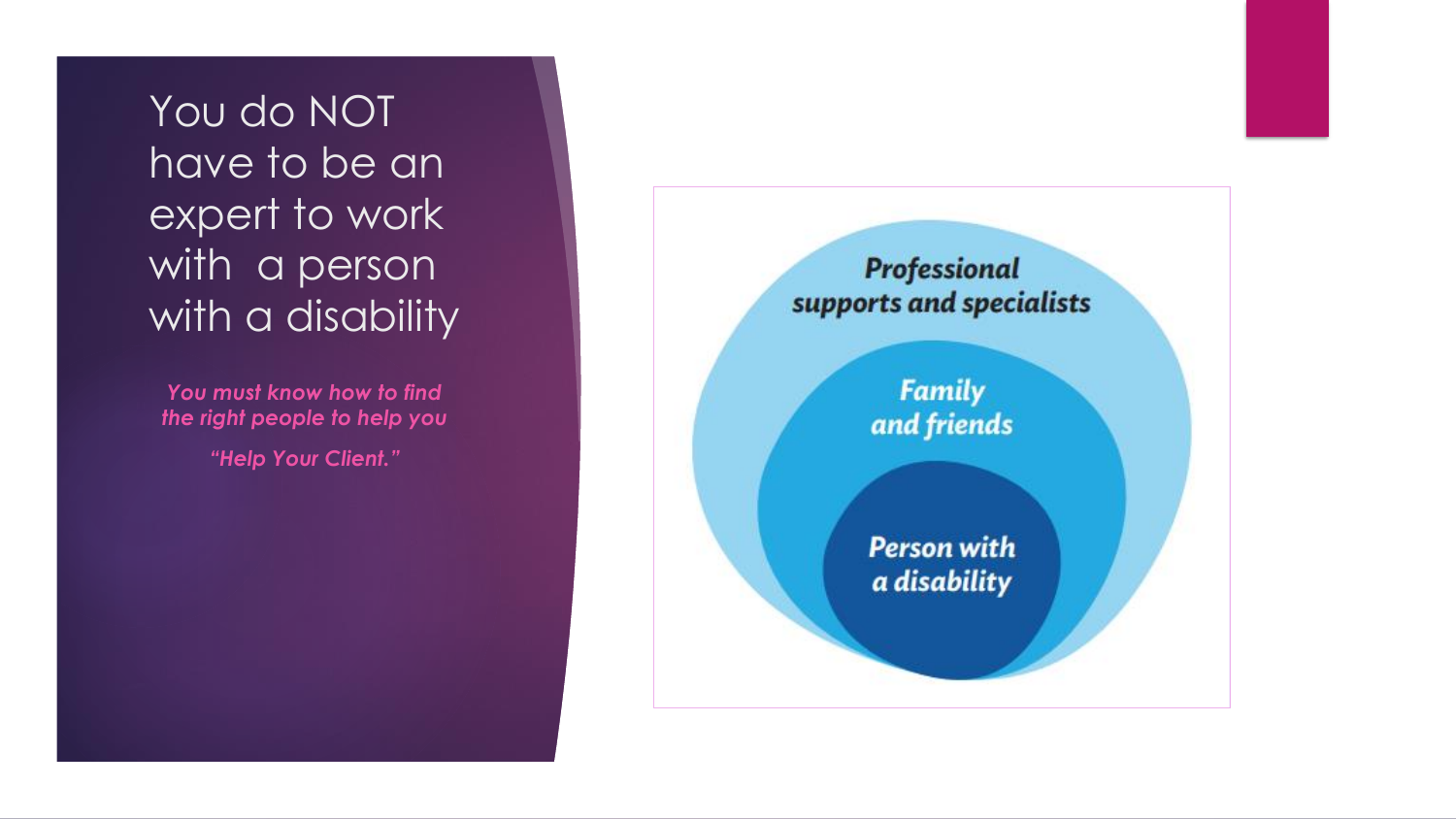## A person with disability may not tell you they have a disability…

#### DO NOT Believe they have a **Disability**

#### DO NOT understand the level of disability



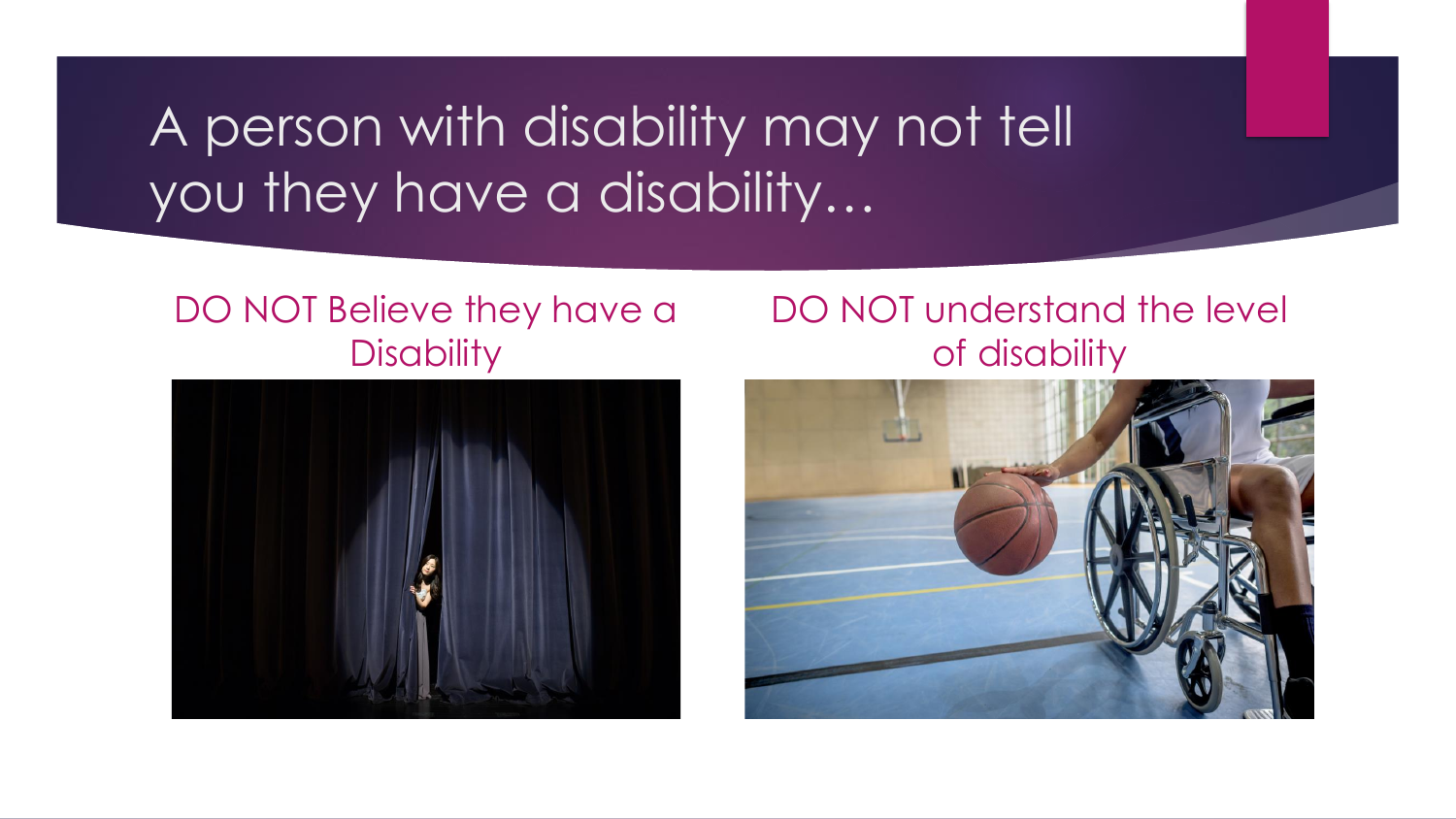# More Barriers to Adequate Identification of PWD

#### Mental Health **Barriers**

Diagnostic Overshadowing: Not uncommon for professional to miss a mental health diagnosis in a person with a developmental disability.

Atypical Presentation of Psychiatric Disorders

Episodic Presentation

### Physical Barriers

Medical Conditions

Sensory Impairment

Medication Masking : Self Medicating to address underlying issues that go undiagnosed

#### Behavioral Barriers

Acquiescence or desire to "please" or "agree" with clinician

Aggression and Self Injurious Behaviors

Communication Deficits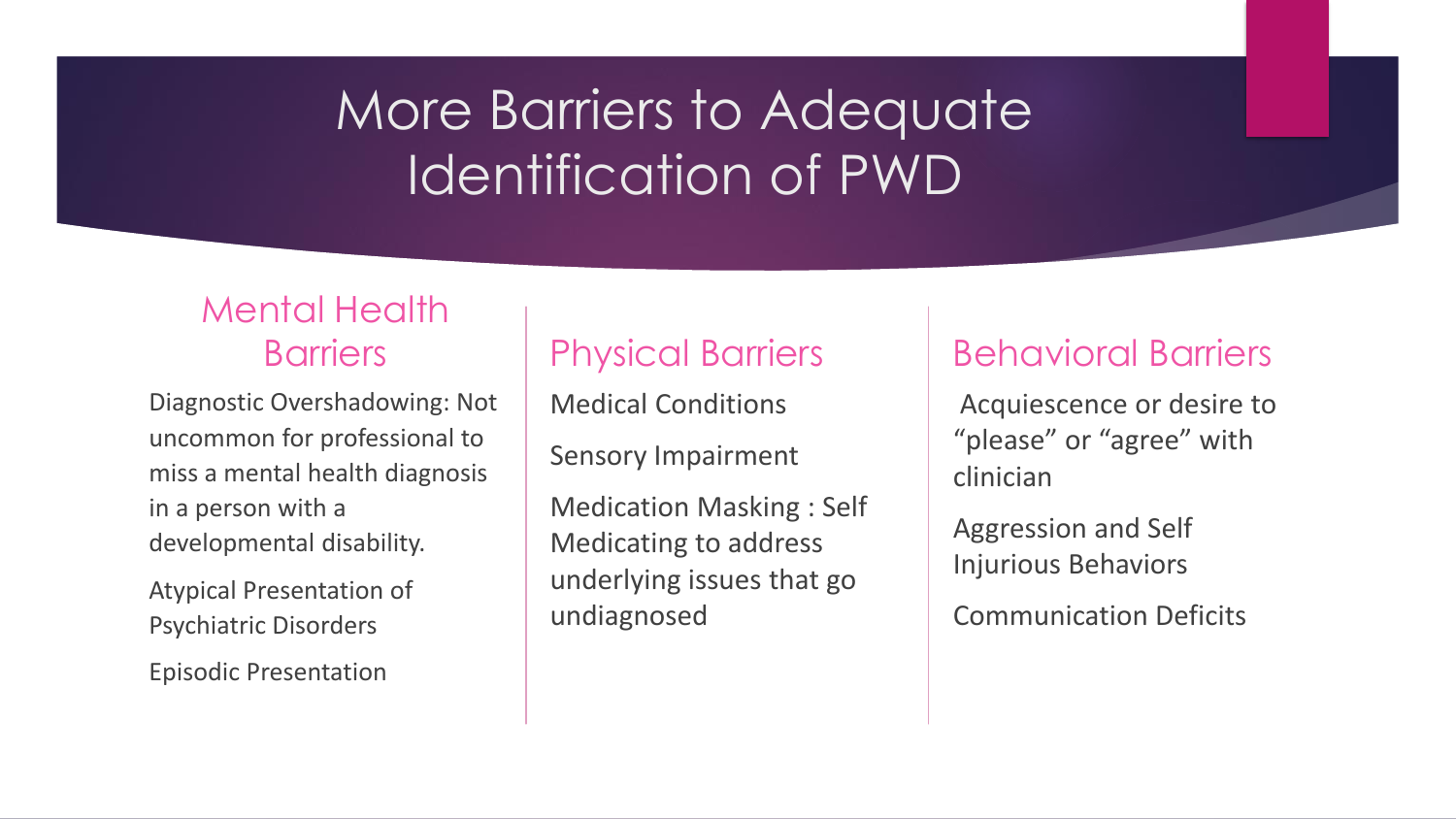# Lack of Experience on part of Interviewer…

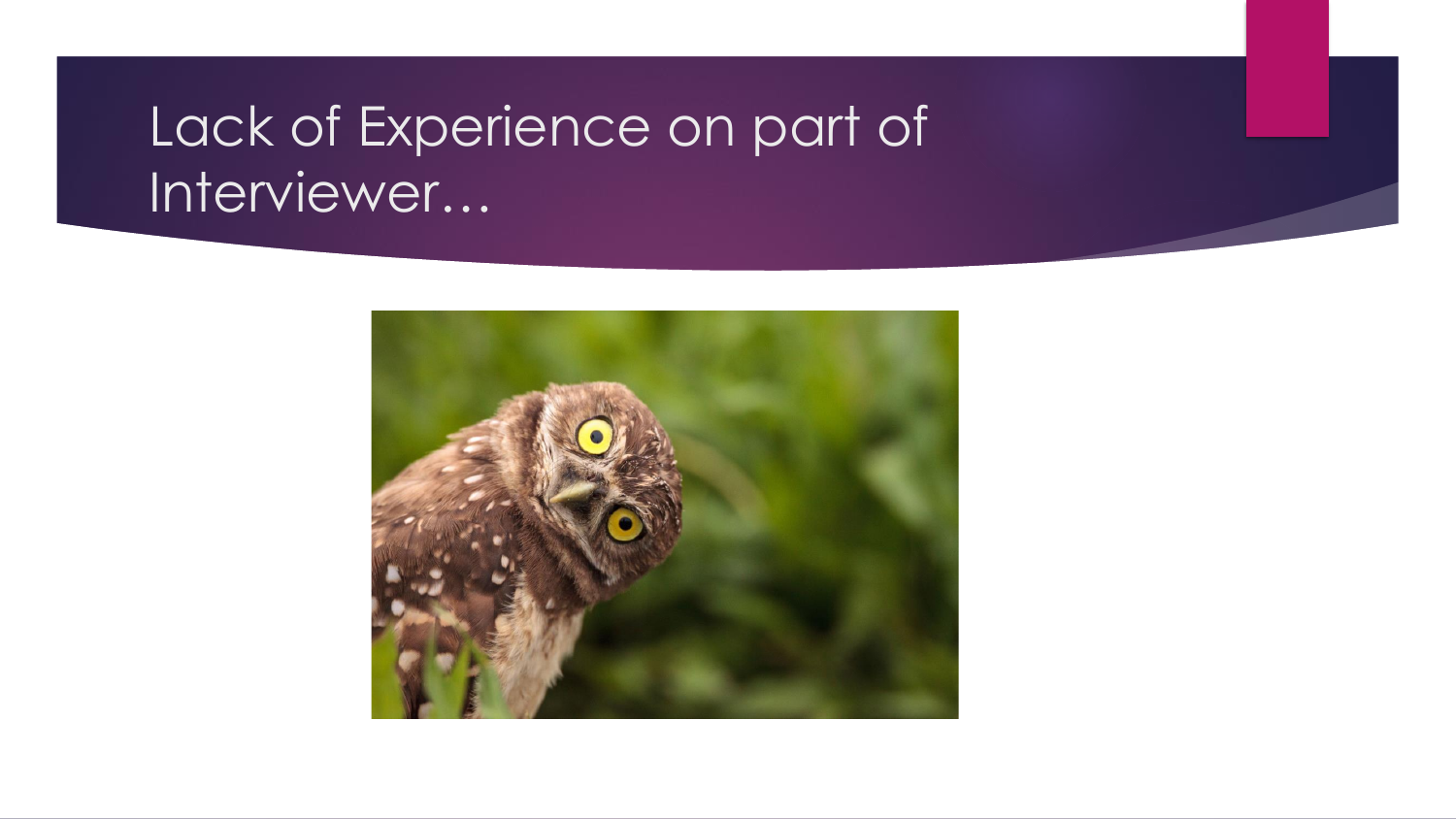#### **Questions an Interviewer can Use to help identify PWD**

- 1. Have you ever been diagnosed with a disability?
- 2. Did you have an Individual Education Plan (IEP) or special education services when you were in school?
- 3. Did you go to a special school for elementary, middle, or high school?
- 4. Have you ever had services to help with disability?
	- Speech
	- $\bullet$  OT \_\_\_\_\_\_\_\_
	- Behavior
	- Employment
	- $\bullet$  Crisis  $\_\_\_\_\_\_\_\_\_\_\_\_\_$
	- Other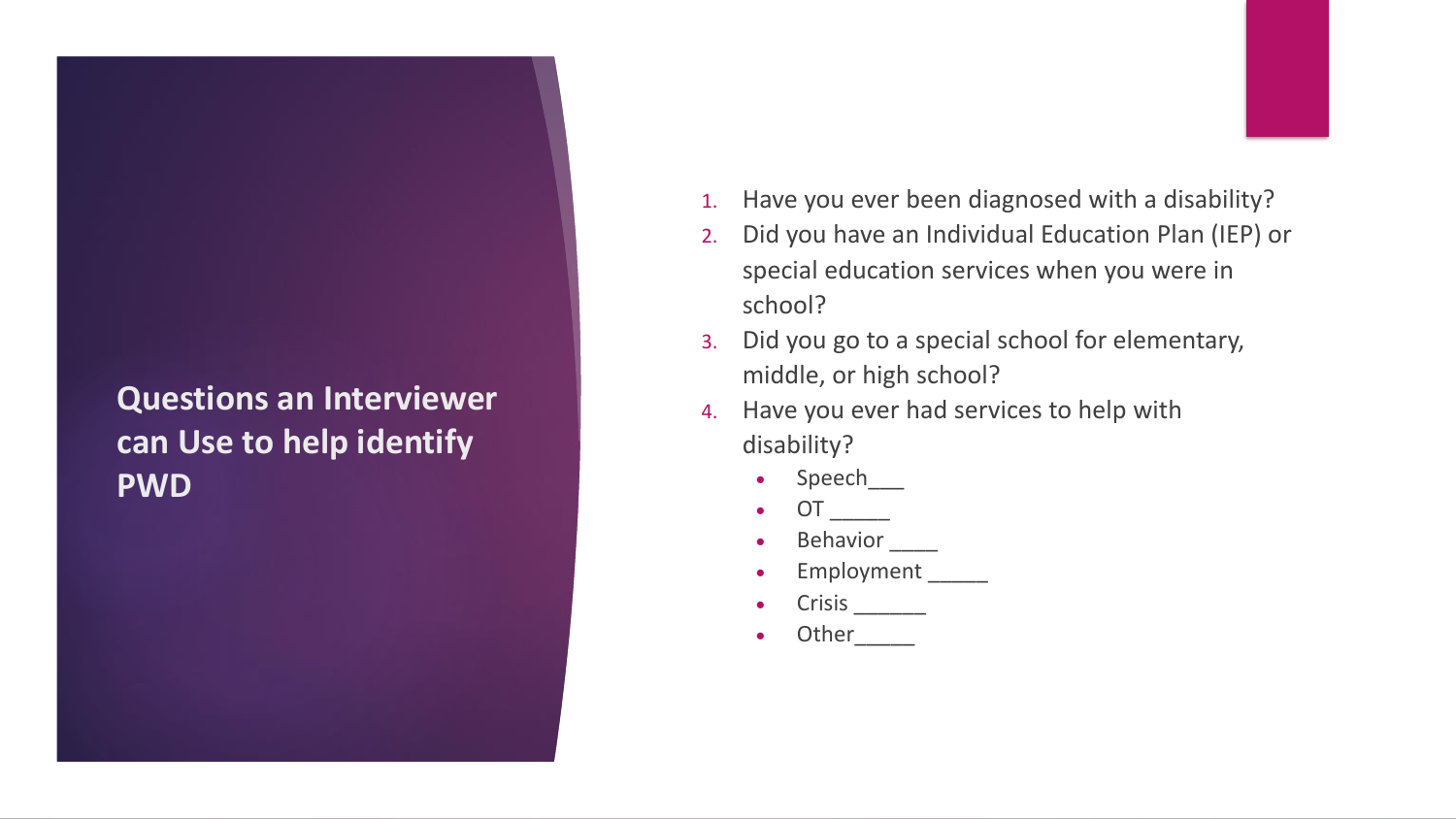### Questions to help further identify level of impairment

- 1. Who helps you make major life decisions?
- 2. Where do you work? Do you have a job coach?
- 3. Where do you live? Who helps you with grocery shopping, laundry and daily needs?
- 4. Do you have a driver's license? How do you get to and from work and appointments?
- 5. Do you get help with managing money?
- 6. Are you comfortable going into community alone, or do you prefer to have someone with you?
- 7. Are most of your friends' people you see "in person" or "online"?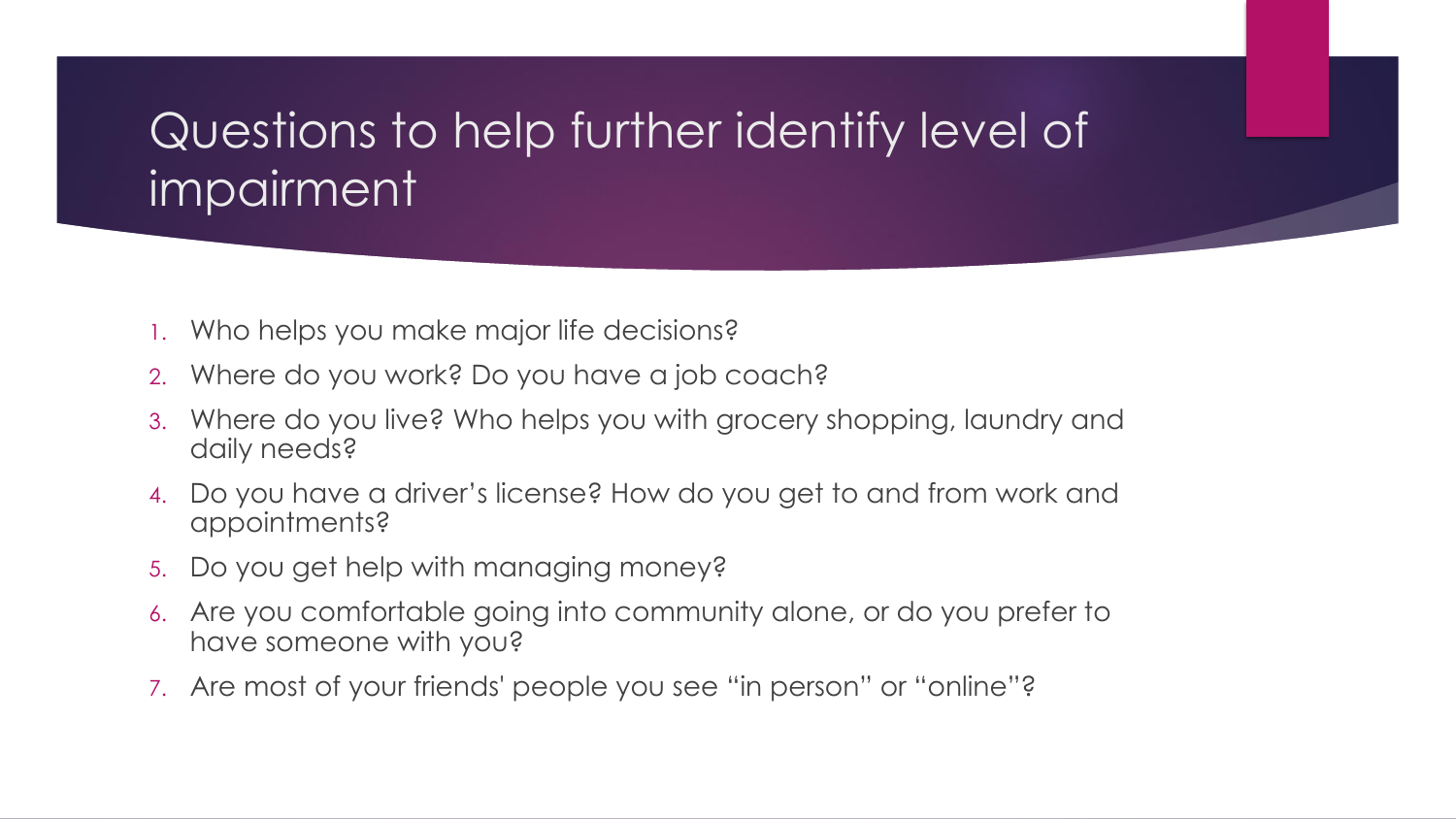# Once Identified, how do you conduct a meaningful meeting?

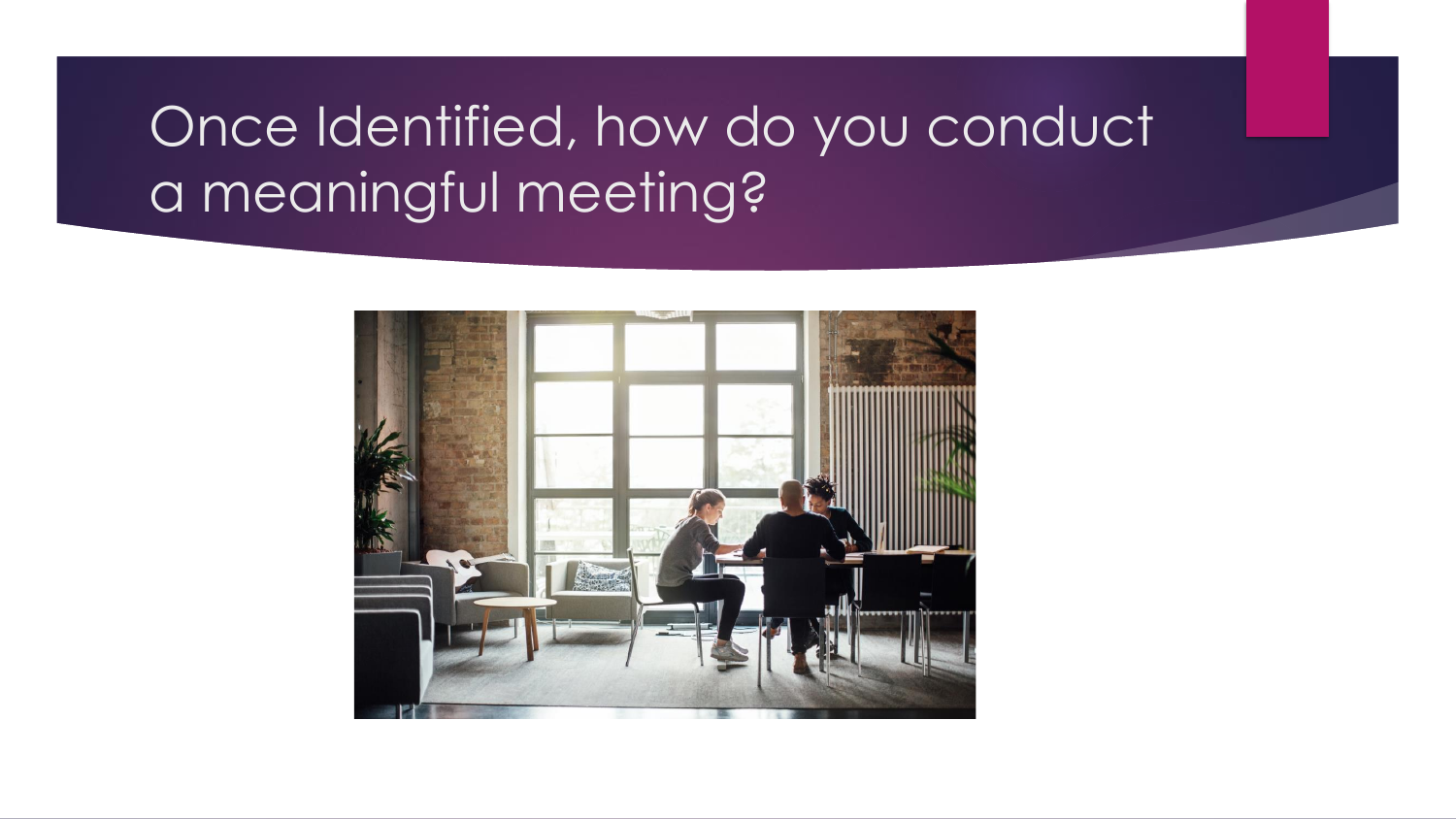#### **Interviewer can adapt meetings in several ways:**

**Provide individual with information ahead of** meeting.

- Allow a "support" person to attend meetings and can communicate with you at and in between meetings.
- Be sensitive to language use.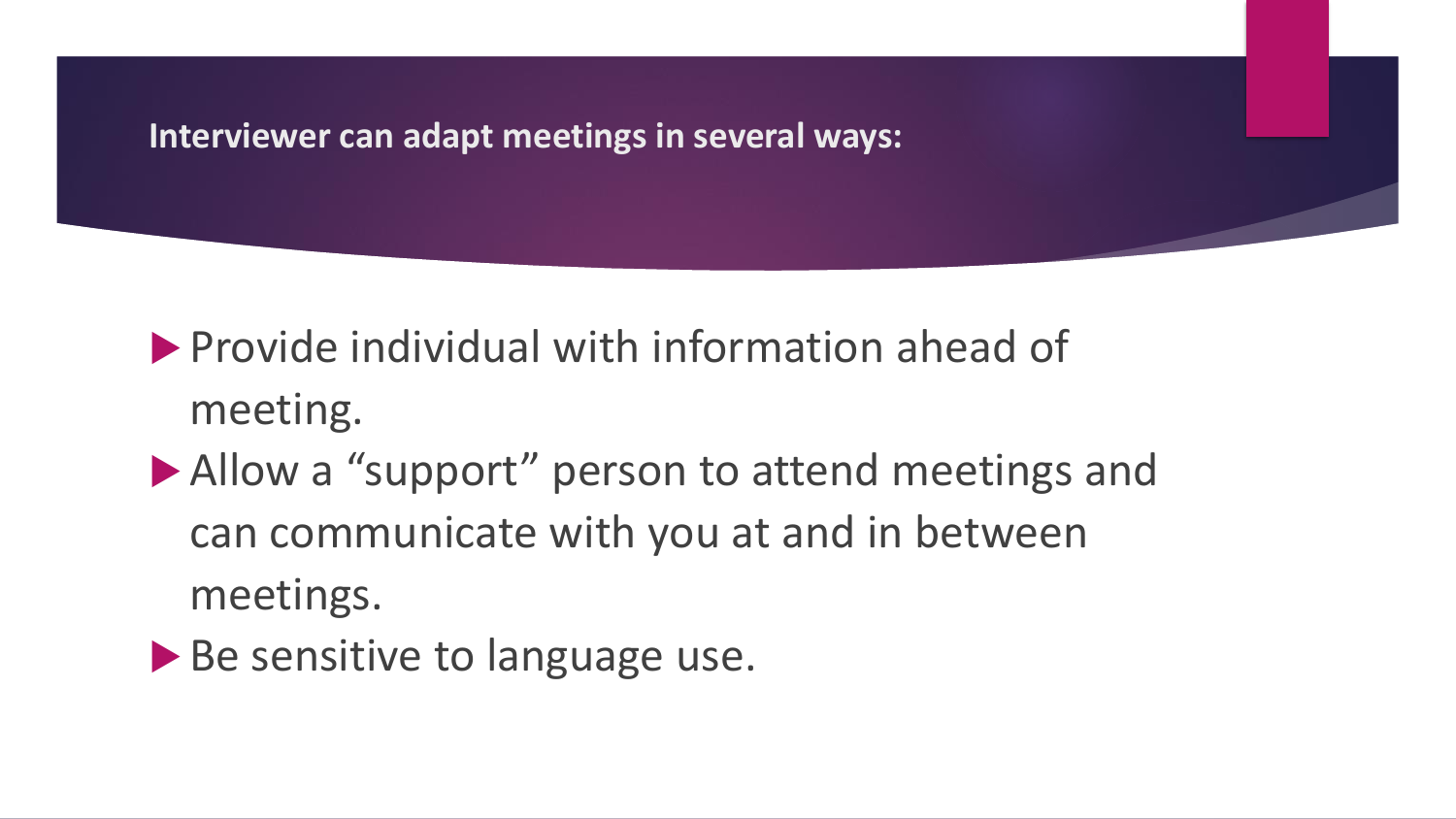

➢Meetings may need to be shorter and more frequent.

### ➢Meetings may need to be more structured and directive.

 $\triangleright$  Interviewer needs to be flexible and supportive.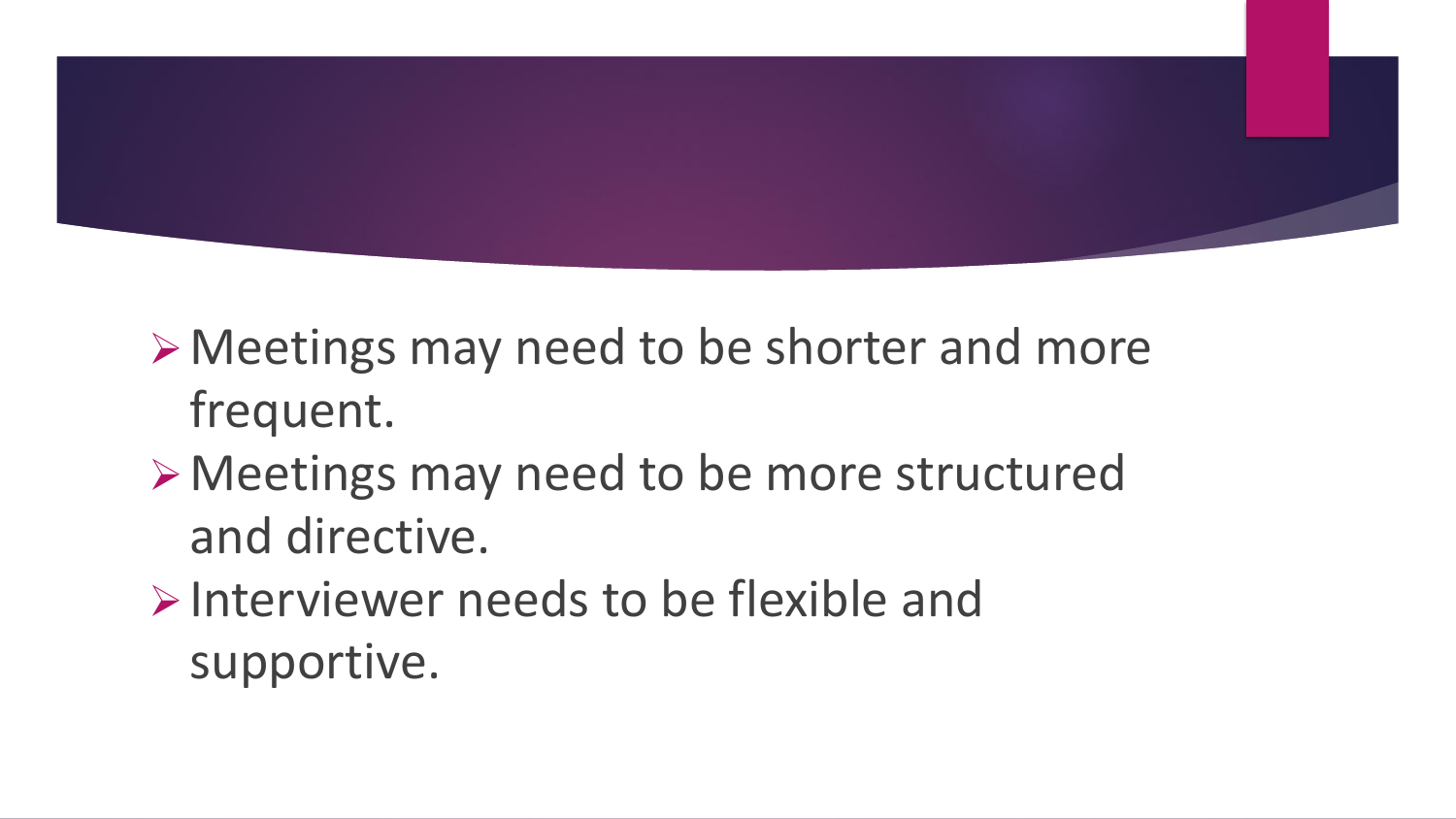### "

*You have the right to remain silent. Anything you say can and will be used against you. You have the right to an attorney. If you cannot afford an attorney, one will be appointed to you. You can assert these rights at any time.*

"

READABLE BY PEOPLE WITH 4 YEARS OF EDUCATION. (4TH GRADE) READING EASE: 84.5/100

### Miranda Rights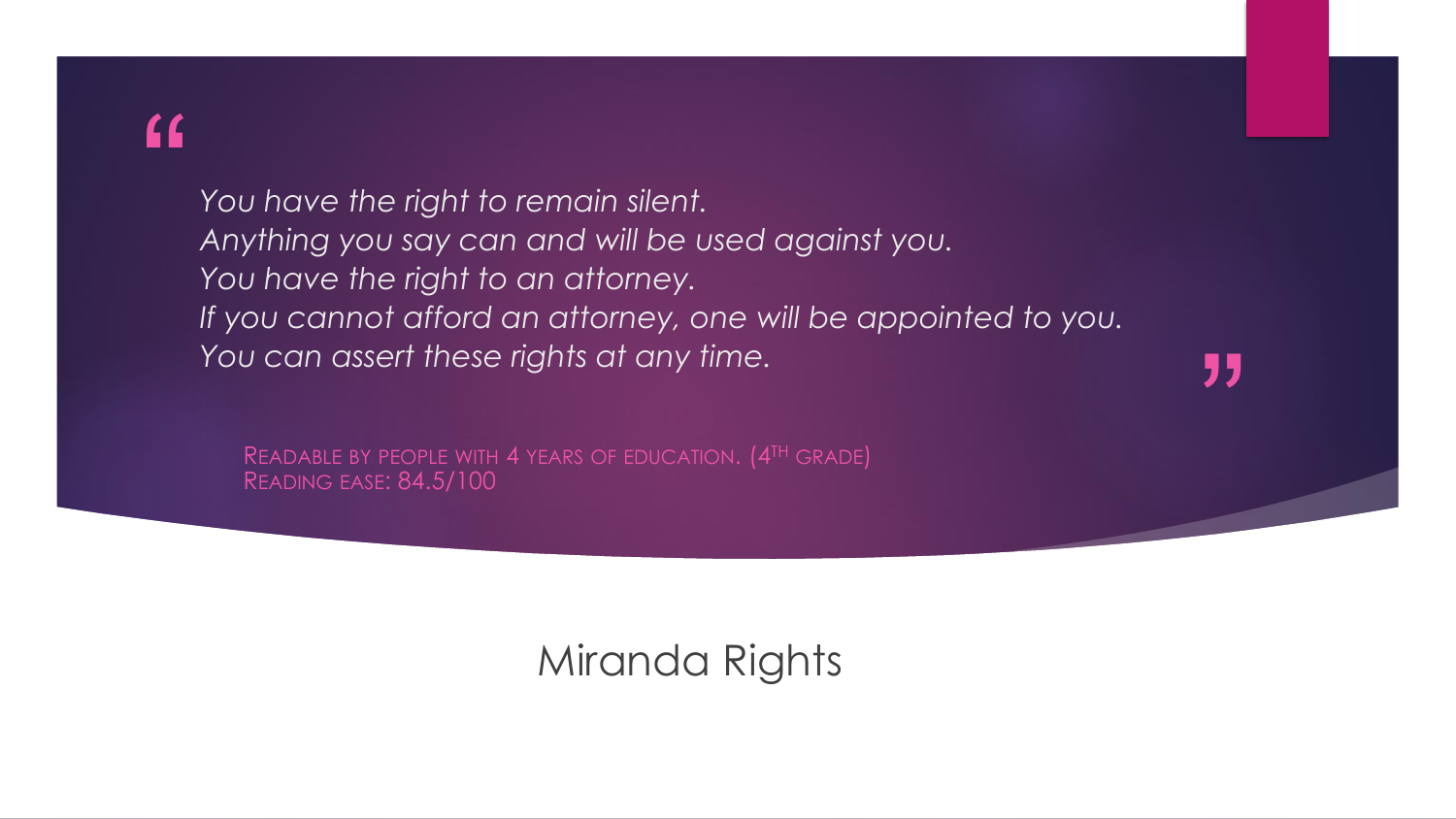### Miranda Rights: Readable by people with 2 years of education. (2nd grade) Reading ease: 97.3/100

| Try to stay to One Idea Per Sentence                                                                                                              | <b>Directions</b>                                            | <b>Collateral</b><br><b>Yes</b> | <b>No</b> |
|---------------------------------------------------------------------------------------------------------------------------------------------------|--------------------------------------------------------------|---------------------------------|-----------|
| am a police officer.                                                                                                                              | You don't have to talk to me.                                |                                 |           |
| I will ask you questions.                                                                                                                         | You don't have to answer.                                    |                                 |           |
| Do you understand?                                                                                                                                | You can nod your head.                                       |                                 |           |
| If you talk to me, I will tell people what you said.<br>You might say you did something wrong.<br>What you say will be used against you in court. | You don't have to say anything.                              |                                 |           |
| Do you understand?                                                                                                                                | You can nod your head.                                       |                                 |           |
| A lawyer can tell you what to do.                                                                                                                 | You can ask me for a lawyer at any time.                     |                                 |           |
| Do you understand?<br>You might not have money to pay a lawyer.                                                                                   | You can nod your head.<br>You can talk to a lawyer for free. |                                 |           |
| Do you understand?                                                                                                                                | You can nod your head.                                       |                                 |           |
| You can decide not to talk to me at any time.<br>It's okay if you decide not to talk to me.                                                       |                                                              |                                 |           |
| Do you understand?                                                                                                                                | You can nod your head.                                       |                                 |           |